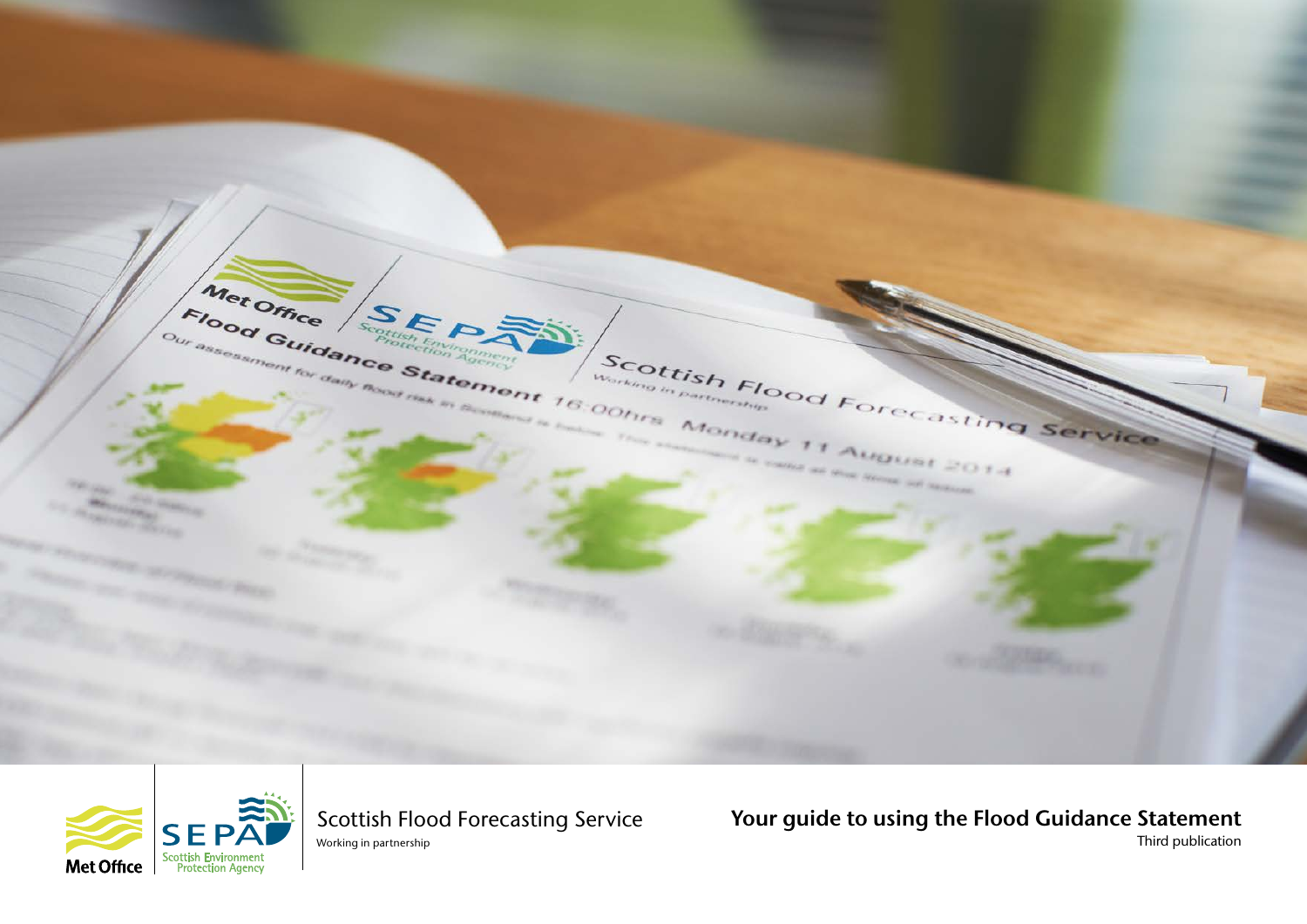Flooding in recent years, across many parts of the country, has reminded people of our vulnerability to extreme weather.

To help protect lives, homes and livelihoods, the Met Office and the Scottish Environment Protection Agency (SEPA) have set up the Scottish Flood Forecasting Service — a partnership that provides Category 1 and 2 responders with better indications of flood risk.



I was extremely impressed by how well prepared authorities were – aided by the timely and accurate flood forecasts from the Scottish Flood Forecasting Service run by SEPA and the Met Office.

Paul Wheelhouse, Minister for Environment and Climate Change, comment in Scottish Parliament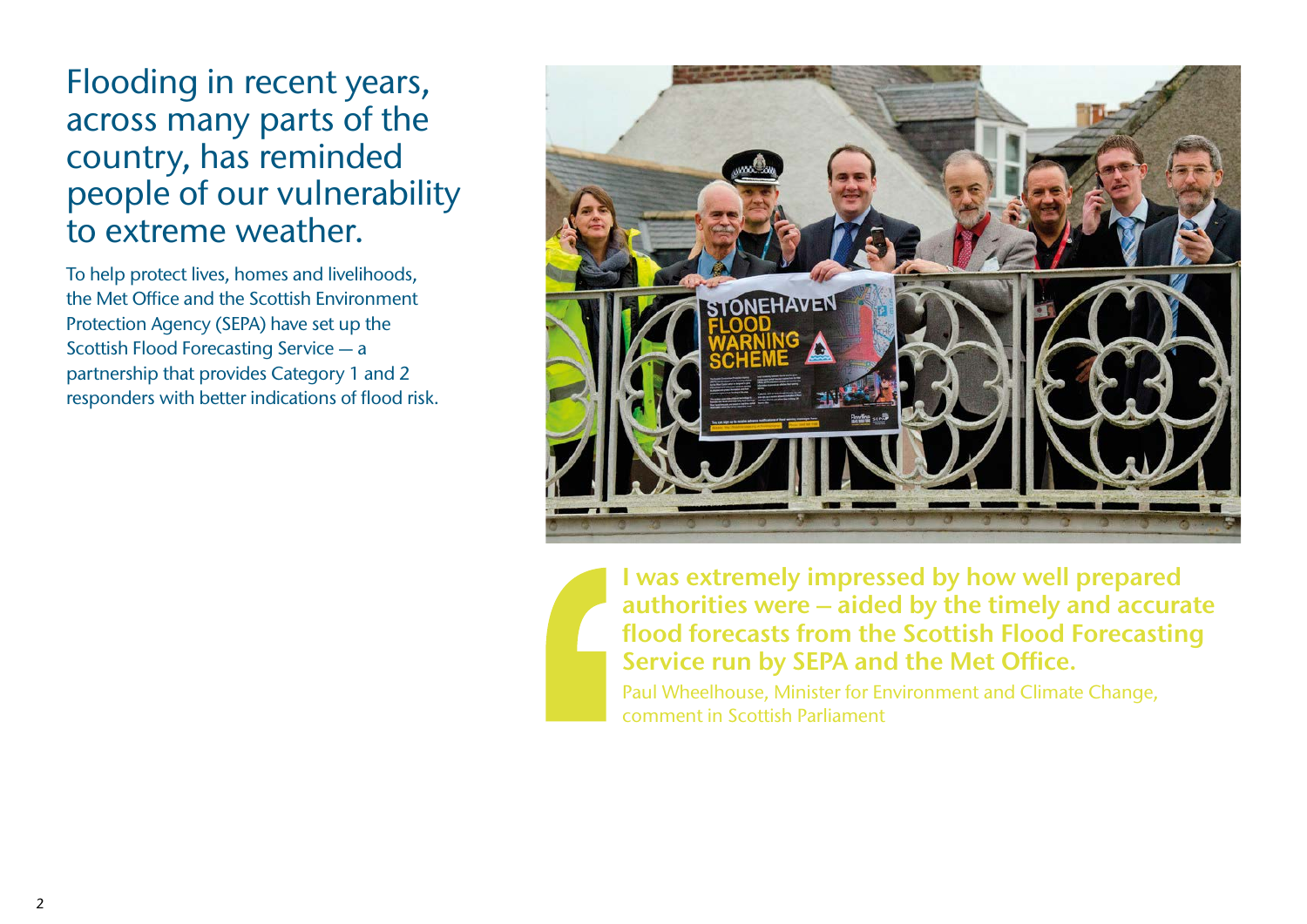# **Overview**

The Flood Guidance Statement provides information for Category 1 and 2 responders to assist with tactical planning decisions around flooding.

Statements are issued on a daily basis by the Scottish Flood Forecasting Service to Category 1 and 2 responders and government departments.

The guidance presents an overview of the expected flood risk across Scotland for the next five days ahead at Local Authority level. It identifies developing situations that could cause flooding and significant disruption to normal life.

The guidance highlights the risk for the main types of flooding – river, coastal and surface water.

The risk assessment is based on the impact and likelihood of flooding, drawing on meteorological information and advice, and an understanding of the situation across river catchments and the coast. Risk levels are agreed on a daily basis through consultation between Scottish Environment Protection Agency hydrologists and Met Office weather forecasters.

The level of impact is defined according to the table on page 6. Potential impacts are assessed by taking into account:

- What, how much, how long and where for instance, how much rain is expected, how heavy will it be, where will it fall, how long will it last?
- Recent weather conditions is the severe weather occurring shortly after a period of prolonged heavy rain or other high impact events?
- Knowledge about the condition of the catchments within the areas at risk – how saturated are they, how high are the rivers and how susceptible are they to flooding?
- Impact of tides is extreme weather expected at a period of high (spring) tides?
- This impact is then combined with the likelihood of the event happening (taking into account the confidence in the forecast) to give a combined risk for each area and each day of the assessment.







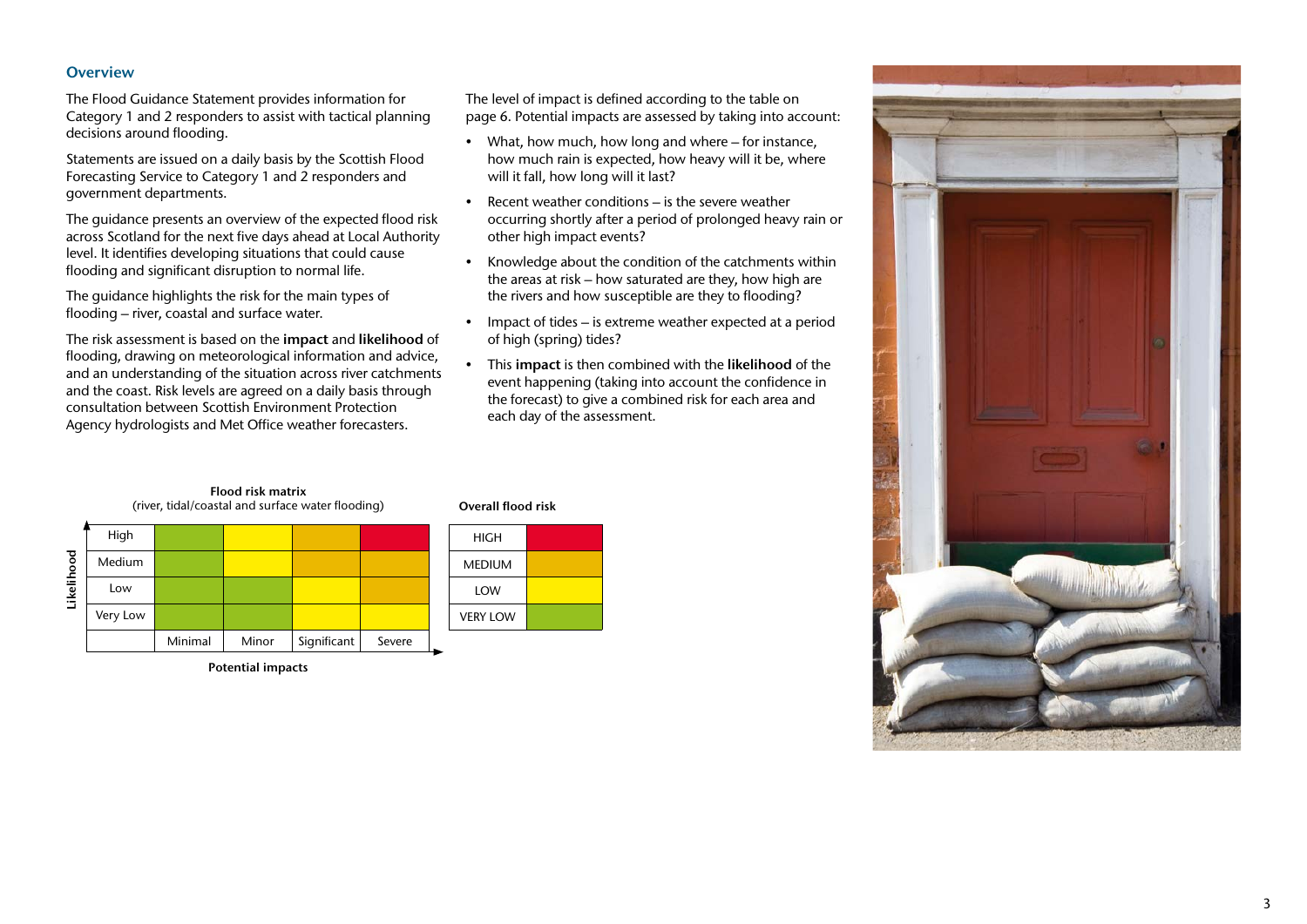# Things to look out for in the Flood Guidance Statement

- Text will refer to impact (minor, significant etc) and likelihood (possible, likely etc) as well as the overall risk.
- Make sure you know where we are on the risk matrix the same colour can refer to different levels of potential impact, with different likelihood.
- Even if all areas are coloured green there could be the potential for minor impacts.
- The text will give further information beyond what is in the risk maps.
- Area of Concern maps will give further specific information on areas at risk, and how the risk colour has been chosen from the matrix. These are sometimes used even when the risk is very low (green) as there may still be minor impacts to be pointed out.



Examples of some scenarios you may see in the

Flood Guidance Statement

| Thundery showers that    | M  |
|--------------------------|----|
| could give minor impacts | th |
| but low confidence       | lo |
|                          |    |

More intense nundery showers, w confidence

#### Area of concern map that will usually be added when more detailed local information is needed

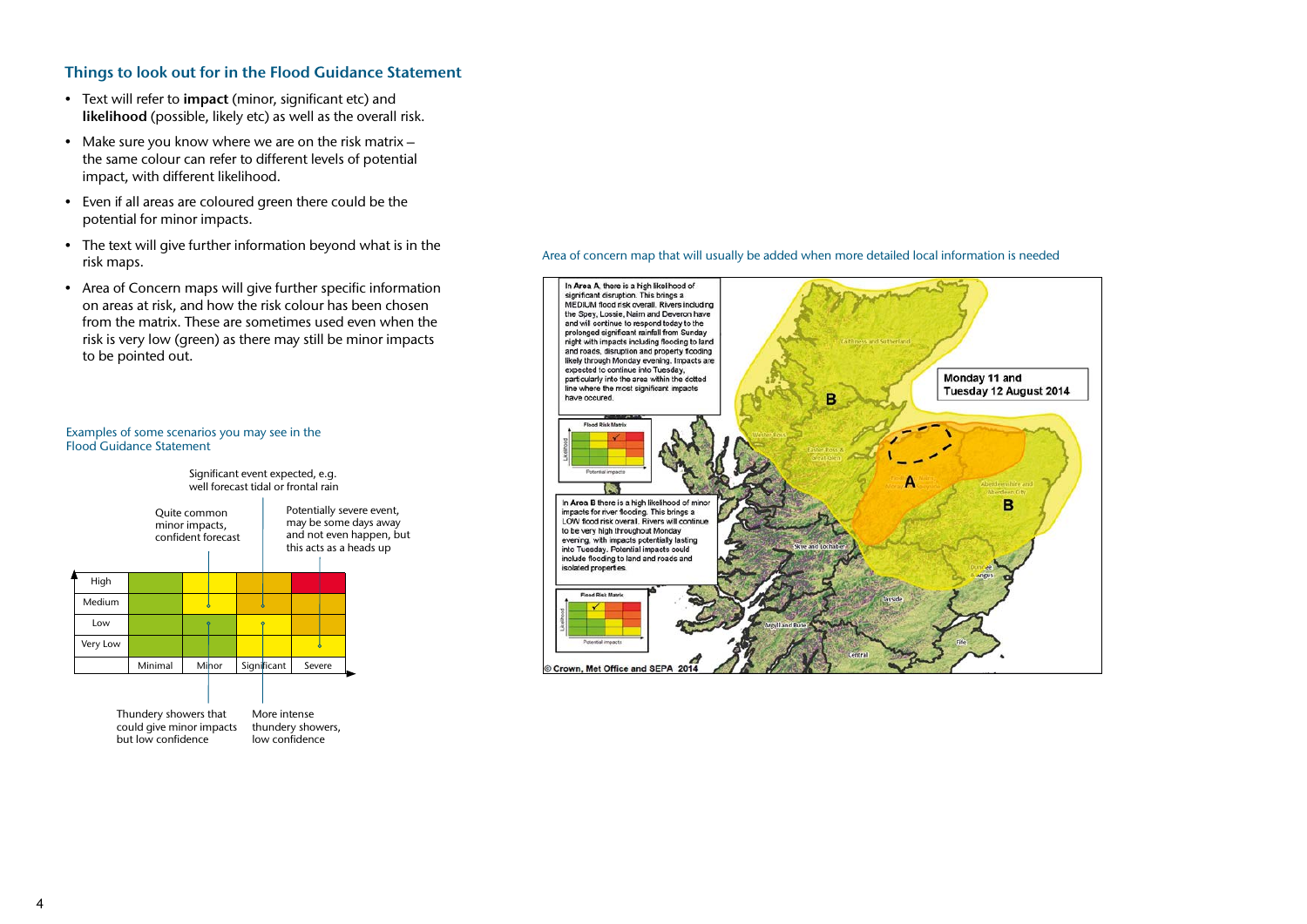# FLOOD GUIDANCE STATEMENT SECTIONS EXPLAINED

# General overview of flood risk

This section provides an overview of flood risk for the next five days and explains how flood risk status has been allocated to different areas. It is always worth reading this in conjunction with the five-day flood risk maps.

Bear in mind that there may still be localised issues despite an overall GREEN status. The text should highlight this.

# Weather summary

This is an overview of weather conditions expected over the next five days. When read in conjunction with the 'General overview of flood risk' it helps explain the rationale behind the risk maps.

#### Warnings and Alerts in force in Scotland

This provides a summary of the numbers of both Flood and National Severe Weather Warning Service Alerts and Warnings in force at the time the statement is isued. The links take you to the SEPA and Met Office websites for the latest and live information.

#### Flood risk

Up to three paragraphs (one for each type of flooding) detail the risk of flooding from rivers, coastal effects and surface water (i.e. localised flooding due to very intense rainfall). These paragraphs are ordered by severity and/or priority of flood risk.

# Area of concern map

When there is a need to provide further detail there will be a map that shows the main areas at risk, including matrices to indicate how the risk has been derived.

#### Next statement due

This indicates when the next statement will be issued. Normally this is at the same time the next day but if an event is ongoing, or is expected, then updates are likely to follow later in the day.

# Contact details

This gives the number for the SEPA Communications Centre, (01698 839039), where all enquiries should be directed in the first instance.

# FREQUENTLY ASKED QUESTIONS

#### Q. How frequently are statements issued?

- A. Flood Guidance Statements are issued daily at the following times:
- Very low and low risk situations 10:30 (local time)
- Medium risk situations 10:30 and 16:00
- High risk situations 10:30, 16:00 and at other times as required

# Q. Who receives the statements?

A. All Category 1 and 2 responders including emergency services and local authorities can register to receive the daily Flood Guidance Statement by emailing flooding@sepa.org.uk.

### Q. Are the statements targeted?

A. All those registered are sent the 10:30 statement. Subsequent statements during the day are targeted at responders for areas at risk, or where there has been a change in flood risk since the previous statement.

#### Q. What are the recommended actions following receipt of a statement?

A. The aim of the statement is to provide longer lead times to prepare for a flood event. Partners will need to consider what actions they can take in the lead up to an event to minimise the impact of the event and reduce recovery time.

The Scottish Flood Forecasting Service advises partners to talk to their local SEPA Flood Advisor or Met Office Public Weather Service Advisor for a more detailed discussion about local risk.

 $\hbar$ 

For more information on the SFFS visit www.sepa.org.uk/flooding

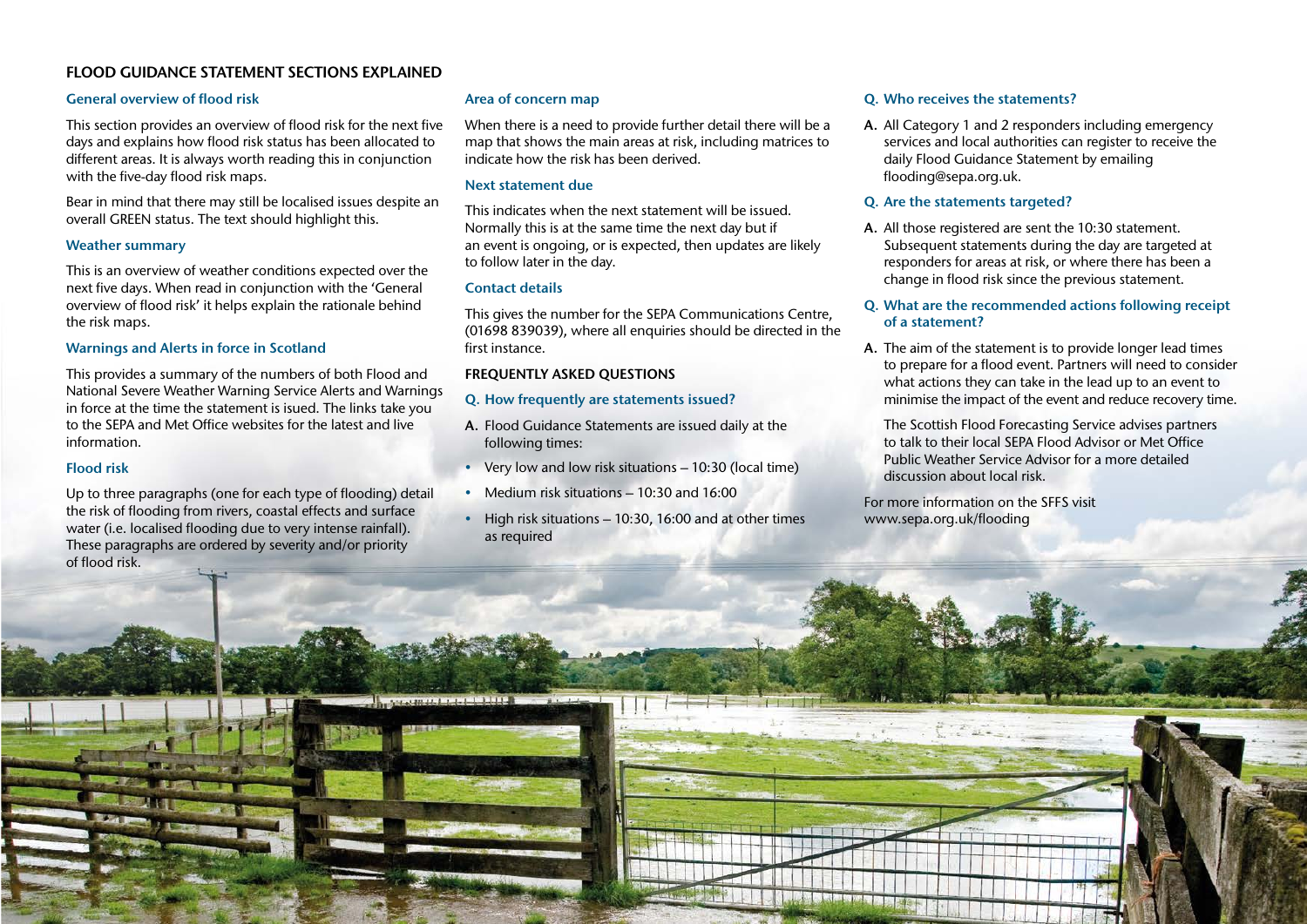| <b>FLOOD RISK MATRIX GUIDANCE ON IMPACTS</b> |                                                                                                                                                                                                     |                                                                                                                                                                                                                                                                                                                  |                                                                                                                                                                                                                                                                                              |                                                                                                                                                                                                                                                                                                                     |  |
|----------------------------------------------|-----------------------------------------------------------------------------------------------------------------------------------------------------------------------------------------------------|------------------------------------------------------------------------------------------------------------------------------------------------------------------------------------------------------------------------------------------------------------------------------------------------------------------|----------------------------------------------------------------------------------------------------------------------------------------------------------------------------------------------------------------------------------------------------------------------------------------------|---------------------------------------------------------------------------------------------------------------------------------------------------------------------------------------------------------------------------------------------------------------------------------------------------------------------|--|
|                                              | <b>Minimal disruption</b>                                                                                                                                                                           | <b>Minor disruption</b>                                                                                                                                                                                                                                                                                          | <b>Significant disruption</b>                                                                                                                                                                                                                                                                | Severe disruption                                                                                                                                                                                                                                                                                                   |  |
| Typical impacts                              | Generally no impact, however there<br>may be:<br>Isolated and minor flooding<br>of low-lying land and roads.<br>Isolated instances of spray/wave<br>overtopping in coastal roads and<br>promenades. | Localised flooding of land and roads.<br>Localised flooding affecting<br>individual properties.<br>Localised disruption to key sites<br>on floodplains.<br>Individual properties in coastal<br>$\bullet$<br>locations affected by spray and/<br>or wave overtopping.<br>Local disruption to travel.<br>$\bullet$ | Flooding affecting parts of<br>communities.<br>Damage of buildings/structures<br>is possible.<br>Possible danger to life due to fast<br>flowing/deep water/wave<br>overtopping/wave inundation.<br>Disruption to infrastructure.<br>Small scale evacuation of properties<br>may be required. | Widespread flooding affecting<br>whole communities.<br>Collapse of buildings/structures<br>is possible.<br>Danger to life due to fast<br>flowing/deep water/wave<br>overtopping/wave inundation.<br>Widespread disruption or loss<br>of infrastructure.<br>Large scale evacuation of properties<br>may be required. |  |
| Expected partner<br>response level           | Business as usual.                                                                                                                                                                                  | Single agency operational response.                                                                                                                                                                                                                                                                              | Regional Resiliance Partnership<br>awareness likely to be needed at a<br>tactical level.<br>SGoRR may be considered.                                                                                                                                                                         | Regional Resiliance Partnership<br>awareness likely to be needed at a<br>tactical level.<br>Mutual aid likely with perhaps national<br>co-ordination. SGoRR convened.                                                                                                                                               |  |
| Implications for<br>public                   | Generally no impact; however there<br>may be some isolated and minor<br>flooding. Little or no disruption to travel<br>although wet road surfaces could lead<br>to difficult driving conditions.    | Localised flooding possible. Wet road<br>surfaces and possibility of ponding<br>water, especially in known trouble<br>spots. Local disruption to travel -<br>longer journey times.                                                                                                                               | Flooding of land and roads and<br>property is likely. Disruption to travel<br>and infrastructure.                                                                                                                                                                                            | Widespread flooding of property.<br>Severe disruption to travel. Loss of gas,<br>electricity, water supplies. Significant<br>disruption to communities.                                                                                                                                                             |  |

| <b>FLOOD RISK MATRIX GUIDANCE ON LIKELIHOOD</b> |                                                                                                                           |                                                                                         |                                                                                       |                                                                                                |  |
|-------------------------------------------------|---------------------------------------------------------------------------------------------------------------------------|-----------------------------------------------------------------------------------------|---------------------------------------------------------------------------------------|------------------------------------------------------------------------------------------------|--|
|                                                 | <b>Very low</b>                                                                                                           | Low                                                                                     | <b>Medium</b>                                                                         | High                                                                                           |  |
| Guidance on<br>likelihood                       | Flooding is possible, although the<br>likelihood is very low.<br>Forecast suggests less than 20% chance<br>of occurrence. | Flooding is possible.<br>Forecast suggests between 20% and<br>40% chance of occurrence. | Flooding is likely.<br>Forecast suggests between 40% and<br>60% chance of occurrence. | Flooding is expected or ongoing.<br>Forecast suggests greater than 60%<br>chance of occurrence |  |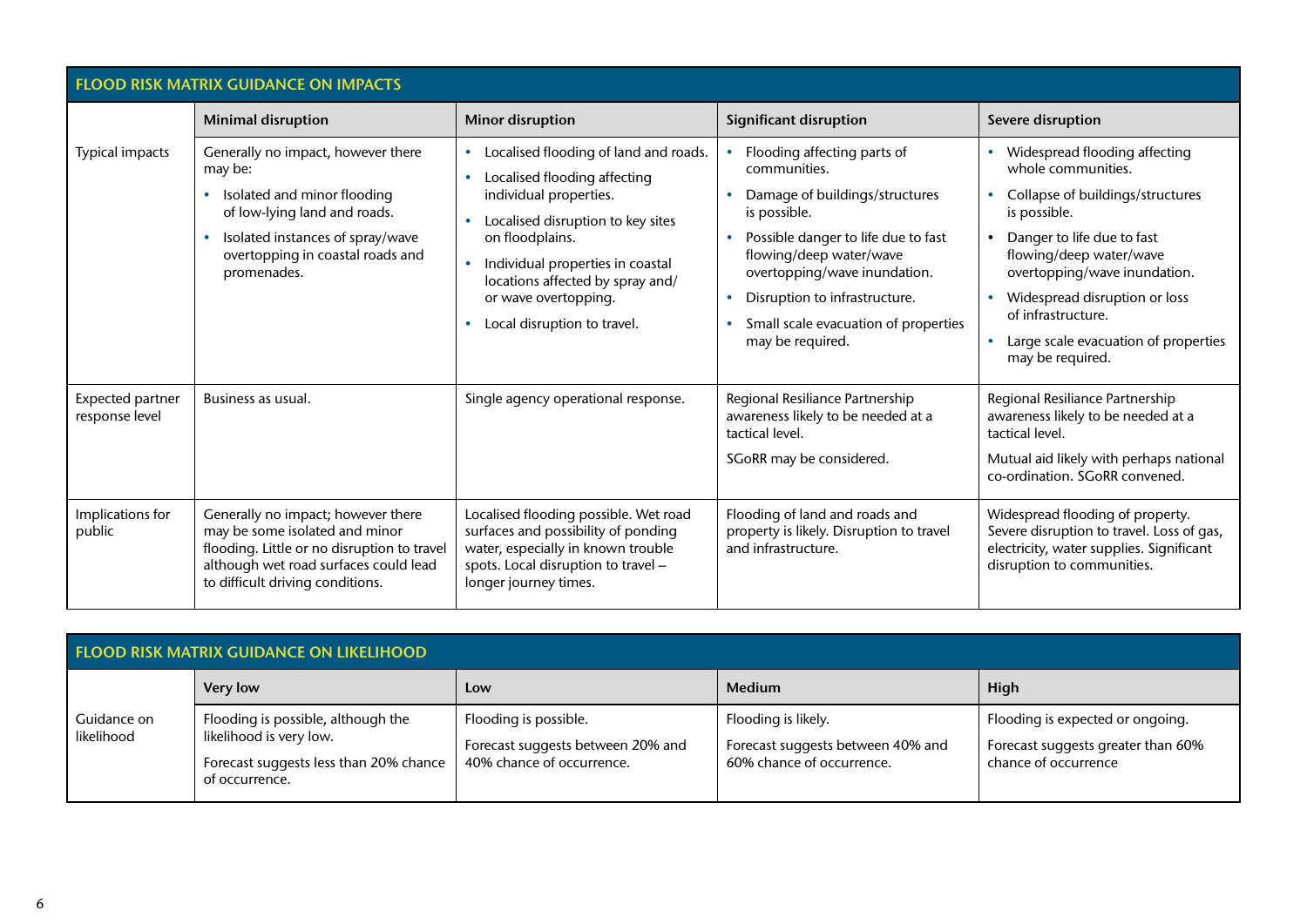| <b>HOW FLOOD GUIDANCE STATEMENTS DIFFER FROM EXIS</b><br>MPARE TO SEPA'S FLOOD ALERTS AND WARNINGS |                                       |                                                             |                                                                                                                                   |                                                                                                   |                                  |  |
|----------------------------------------------------------------------------------------------------|---------------------------------------|-------------------------------------------------------------|-----------------------------------------------------------------------------------------------------------------------------------|---------------------------------------------------------------------------------------------------|----------------------------------|--|
| <b>Product</b>                                                                                     | Who is responsible?                   | Who receives them?                                          | <b>Purpose</b>                                                                                                                    | <b>Scale</b>                                                                                      | Lead time                        |  |
| National Severe Weather<br>Warning Service (NSWWS)<br>Alerts and Warnings                          | Met Office                            | All recipients, including the<br>general public.            | Includes Alerts and Warnings<br>for the potential impact of<br>rainfall. The impact will often<br>be a flood risk or flood event. | Region based.                                                                                     | Up to a few days ahead.          |  |
| <b>Flood Guidance Statement</b>                                                                    | Scottish Flood Forecasting<br>Service | Category 1 and 2 responders.                                | Planning tool to help<br>category 1 and 2 responders<br>prepare for a flood event.                                                | Area based.                                                                                       | Five days ahead.                 |  |
| <b>Flood Alerts</b>                                                                                | <b>SEPA</b>                           | All registered recipients,<br>including the general public. | General information about<br>the possibility of flooding.                                                                         | Local Authority or large<br>Hydrological boundaries.                                              | Up to 24 hours ahead.            |  |
| <b>Flood Warnings</b>                                                                              | <b>SEPA</b>                           | All registered recipients,<br>including the general public. | Specific information about<br>an imminent flooding event,<br>requiring action by the<br>recipient.                                | Flood warnings are for<br>more localised areas,<br>based on detailed local<br>forecasting models. | Generally 3 to 6 hours<br>ahead. |  |